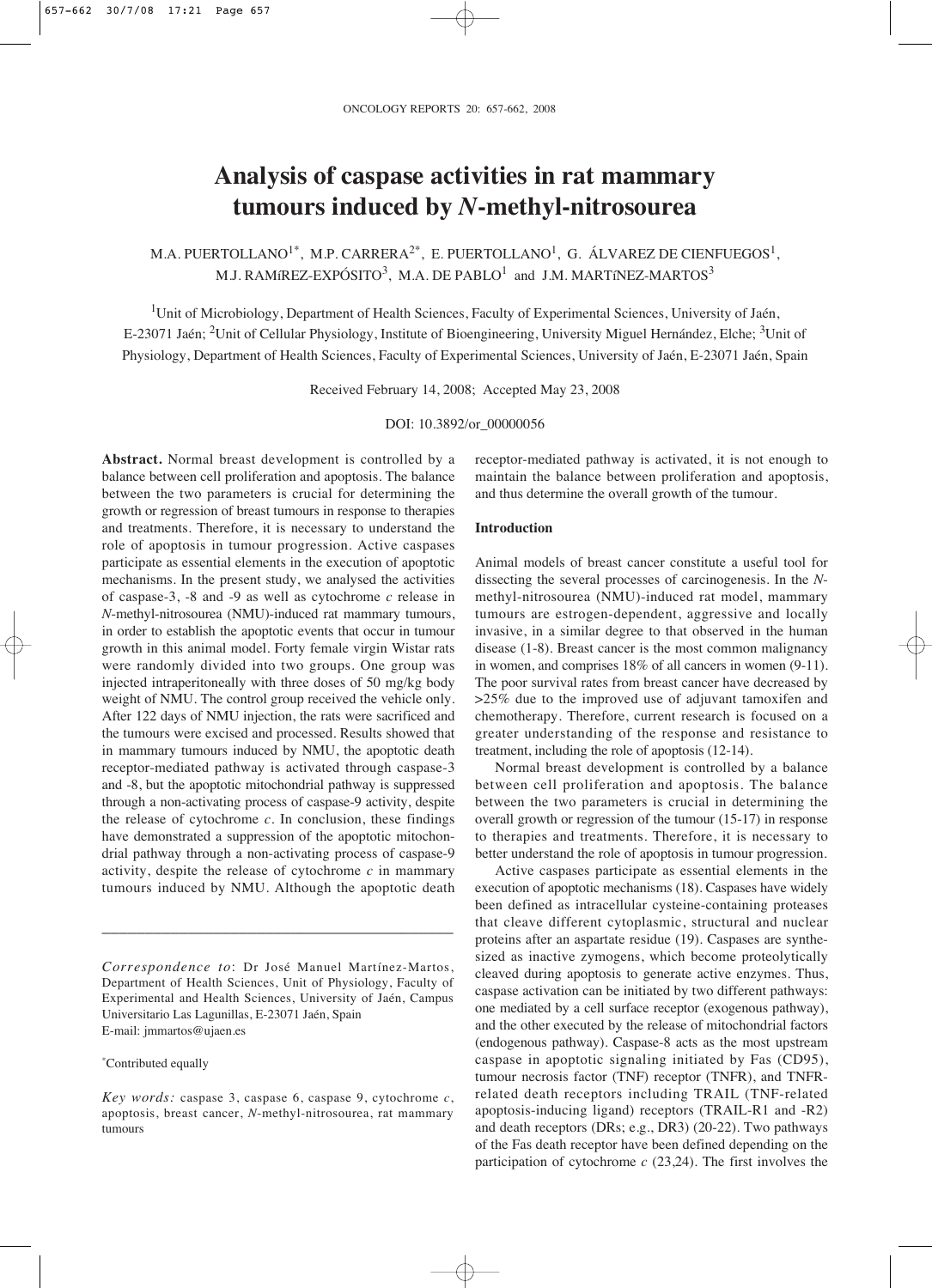direct activation of caspase-3 by caspase-8 without the contribution of cytochrome *c* release. The second involves the release of this mitochondrial factor by caspase-8 via Bid. Physical or chemical factors may be involved in the initiation of apoptosis through the mitochondrial release of cytochrome *c* as well as of other products. Cytochrome *c* binds to the adaptor molecule apoptosis protease-activating factor 1 (Apaf-1), and this complex induces the activation of pro-caspase-9 (25).

The present study analysed the activities of caspase-3, -8 and -9 as well as the cytochrome *c* release in NMU-induced rat mammary tumours, in order to establish the apoptotic events that occur in tumour growth in this animal model.

#### **Materials and methods**

*Animals and treatment.* Forty female virgin Wistar rats  $(164.7\pm4.7 \text{ g}$  body weight) were used in this study. The animals were provided from the animal house-care of the University of Jaén, and maintained in an environment controlled under constant temperature (25˚C) with a 12 hlight/12 h-dark cycle. All animals were allowed access to water and food *ad libitum*. The experimental procedures for animal use and care were in accordance with the European Community Council directive (86/609/EEC). The rats were randomly divided into two groups. One group was injected intraperitoneally with three doses of 50 mg/kg body weight of NMU dissolved in distilled water (10 mg/ml) at 50, 80 and 110 days after birth. Tumours induced by this method are oestrogen-dependent (26). The rats were in estrus at the first NMU injection, verified by daily vaginal smears. The control group received the vehicle only. For tumour detection and growth control, the rats were examined by palpation 2 days each week after the second NMU injection. The following tumour growth parameters were determined: latency period (LP), as the number of days between the first NMU injection and the appearance of the first tumour, with a value of 113.0 $\pm$ 4.2 days (mean  $\pm$  SEM); tumour incidence (TI), as the percentage of the rats that developed at least one tumour, with a value of 60%; and the mean tumour number per rat (n/t), as the number of tumours per rat in those animals developing at least one tumour, with a value of 1.93±0.4 tumours  $mean \pm SEM$ ).

*Tissue sample preparation.* After 122 days following the first NMU injection, animals were sacrificed under equithensin anaesthesia (2 ml/kg body weight). Samples from normal breast or mammary tumours were quickly removed and frozen at -80˚C, until use. The tissue samples were homogenized in 10 volumes of 10 mM HCl-Tris buffer (pH 7.4) and centrifuged for clarification at 10,000 rpm for 10 min at 4˚C. The resulting supernatants were used to measured enzyme activities and the protein content (see below), and were assayed in triplicate.

*Caspase-3 activity assay.* Caspase-3 (CPP32/apopain) activity in cell lysates was measured using a fluorometric assay kit (EnzChek Caspase-3 assay kit, Molecular Probes, Eugene, OR, USA), as described in the manufacturer's instructions. Briefly, tissue homogenates were added with 50  $\mu$ l of substrate working solution with dithiothreitol (DTT) and 10  $\mu$ l of 5 mM fluorescent substrate Z-DEVD-R110. Fluorescence was measured from cleavage of the substrate Z-DEVD-R110 [bis-(N-CBZ-L-aspartyl-L-glutamyl-L-valyl-L-aspartic acid amide)] in which rhodamine 110 is generated from the Z-DEVD-E110 substrate by caspase action. Samples were transferred to individual wells of a 96-well plate and incubated at room temperature for 30 min. Caspase-3 activity was quantified on a fluorescence spectrophotometer (Varian Cary Eclipse, Mulgrave, Victoria, Australia) at an excitation wavelength of 488 nm and at an emission wavelength of 530 nm.

*Caspase-8 and -9 activity assay.* The activities of caspase-8 (also known as FLICE) and caspase-9 (also known as ICE-LAP-6) were examined using colorimetric assay kits according to the manufacturer's instructions (R&D Systems Inc., USA). The assay is based on the spectrophotometric detection of the chromophore p-nitroanilide (pNA) after cleavage from the labelled substrate that recognizes an optimal tetrapeptide sequence of the individual activation sites. Briefly, tissue homogenates (200  $\mu$ g of total protein, as determined by the BioRad protein assay, BioRad, Hercules, CA, USA) were incubated with 5  $\mu$ l of the substrates Ac-IETD-pNA (caspase-8) or Ac-LEHD-pNA (caspase-9) in 50  $\mu$ l caspase assay buffer. After incubation at 37˚C for 2 h, the release of pNA was measured at 405 nm using a microplate spectrophotometer (BioRad).

*Measurement of cytochrome c release.* Cytosolic cytochrome *c* was quantified using an ELISA kit that employs the sandwich enzyme immunoassay technique (Rat/Mouse Cytochrome *c* Quantikine ELISA Kit, R&D Systems, Inc.). The assays were performed following the manufacturer's instructions. All assays were measured in triplicate.

*Statistical analysis.* To analyse the differences between the control group and animals with mammary tumours induced by NMU injections, we used the unpaired Student's t-test. A simple regression analysis was used to analyse the relation between the tumour number and cytochrome *c*. The data and statistics obtained are given in Table I. Caspase-3 and -8 levels were used to explain the changes of the dependent variable tumour volume ( major diameter x minor diameter<sup>2</sup>). A stepwise regression was carried out to select the best independent variables, following as a criterion the minimum value for Mallows'C*p*. Then, with the 9R program in the BMDP statistical package, the best regression was selected. The data and statistics obtained are given in Tables II-IV. Comparisons with P<0.05 were considered to be statistically significant.

### **Results**

*Caspase activities.* In the present study, we measured the enzymatic activity of the effector caspase-3, as well as the enzymatic activities of the two regulatory or initiator caspases -8 and -9 in rat mammary tumours induced by NMU and breast tissue from the control rats (Fig. 1). Caspase-3 and -8 from NMU-treated rats significantly increased (P<0.001 and P<0.01, respectively) when compared with the control group (Fig. 1A and B). However, caspase-9 activity was not modified (Fig. 1C). A multiple regression analysis showed a signifi-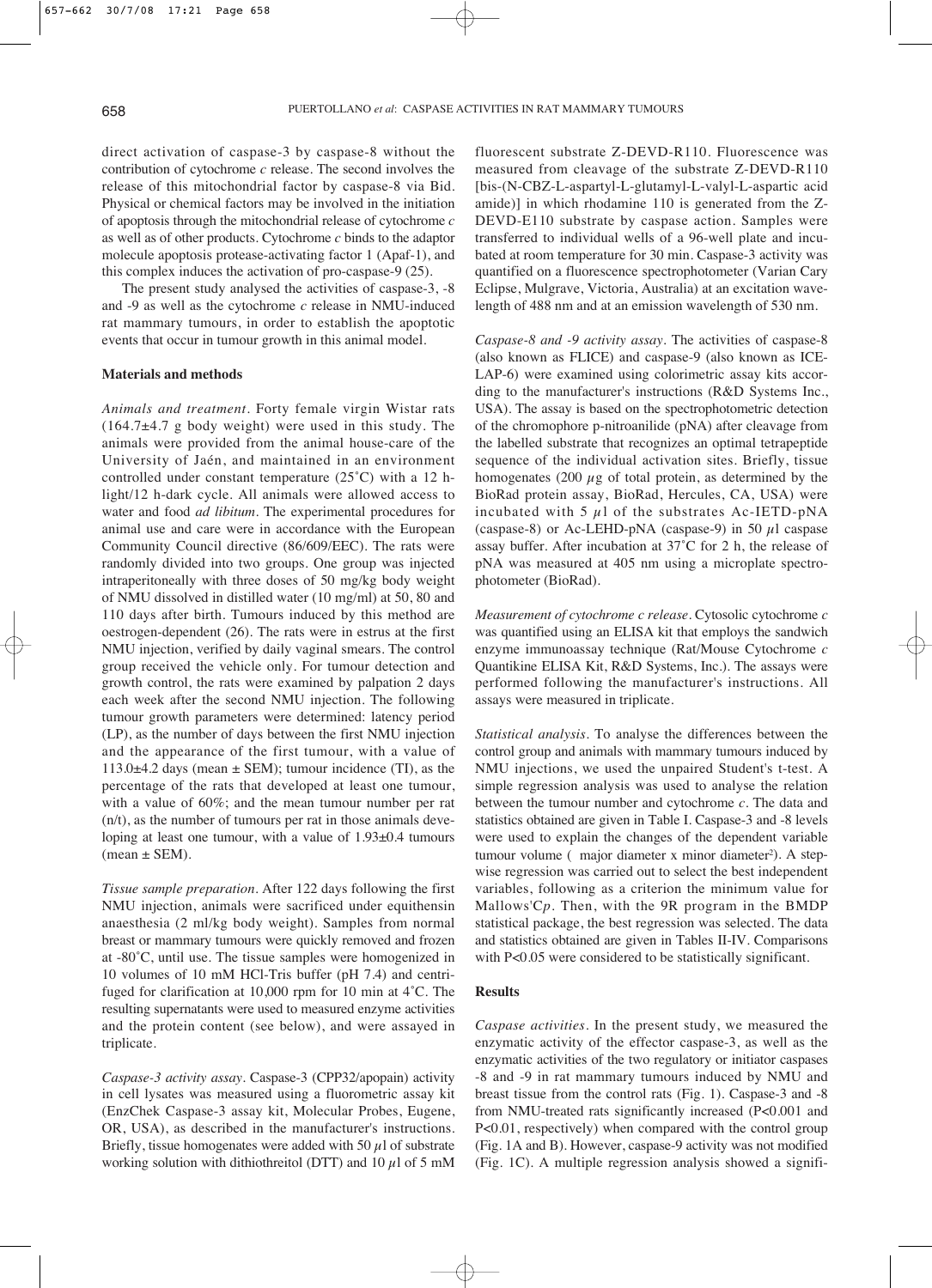| Rat no.        | Tumour no.<br>(experimental values) | Tumour no.<br>(calculated values) | Variation $(\%)^a$ |
|----------------|-------------------------------------|-----------------------------------|--------------------|
|                | 6                                   | 4.42                              | 35.740             |
| $\mathfrak{D}$ |                                     | 2.38                              | $-57.980$          |
| 3              |                                     | 2.32                              | $-56.890$          |
| 4              |                                     | 0.68                              | 47.059             |
| 5              | 4                                   | 1.45                              | 175.860            |
| 6              | 5                                   | 5.00                              | 0.000              |
|                | $\overline{c}$                      | 1.70                              | 17.650             |
| 8              |                                     | 2.38                              | $-57.980$          |
| 9              | $\mathfrak{D}$                      | 2.64                              | $-24.240$          |

–––––––––––––––––––––––––––––––––––––––––––––––––––––––––––––––––––––––––––––––––––––––––––––––––––––

Table I. Values of experimental and calculated tumour number from the simple regression analysis.

a Variation (%) = 100 x (tumour number experimental - tumour number calculated)/tumour number calculated.

Table II. Values of experimental and calculated tumour volume (cm<sup>3</sup>) from the multiple regression analysis.

| Rat no.        | Tumour volume<br>(experimental values) | Tumour volume<br>(calculated values) | Variation $(\%)^a$ |
|----------------|----------------------------------------|--------------------------------------|--------------------|
|                | 5.36                                   | 5.69                                 | $-5.80$            |
| 2              | 9.37                                   | 4.03                                 | 132.50             |
| 3              | 0.50                                   | 1.36                                 | $-63.23$           |
| $\overline{4}$ | 21.43                                  | 22.32                                | $-3.98$            |
| 5              | 24.50                                  | 19.49                                | 25.70              |
| 6              | 2.11                                   | 6.65                                 | $-68.27$           |
|                | 7.81                                   | 12.58                                | $-37.92$           |
| 8              | 9.37                                   | 10.36                                | $-9.55$            |
| 9              | 4.00                                   | 1.98                                 | 102.02             |

–––––––––––––––––––––––––––––––––––––––––––––––––––––––––––––––––––––––––––––––––––––––––––––––––––––

a Variation (%) = 100 x (tumour volume experimental - tumour volume calculated)/tumour volume calculated.

Table III. Multiple regression model for tumour volume.<sup>a</sup>

| Variable  | Regression<br>coefficient | Standard<br>error | Contribution<br>to R-SO |
|-----------|---------------------------|-------------------|-------------------------|
| Constant  | 12.894                    | 8.14              |                         |
| Caspase-3 | 17.028                    | 3.67              | 0.6698                  |
| Caspase-8 | $-3497.010$               | 936.00            | 0.4360                  |

 $a_n=9$ ; Mallows'C $p = 3.0$ ; mean absolute error: 2.75; standard error of estimation: 4.157; R=0.9013; R<sup>2</sup>=0.8125; F (2,6)=13.01 and P=0.0066.

–––––––––––––––––––––––––––––––––––––––––––––––––

cant relationship between caspase-3 and -8 activities and tumour volume in this animal model of breast cancer. Multiple regression analysis statistics are given in Tables II-IV. Table II illustrates the observed versus the predicted values for the dependent variable tumour volume. It can be used to detect Table IV. Correlation matrix for the variables used.

| Constant  |           |           |  |
|-----------|-----------|-----------|--|
| Caspase-3 | $-0.3349$ |           |  |
| Caspase-8 | $-0.7302$ | $-0.3796$ |  |

cases in which the variance is not constant. Table III shows the results of fitting a multiple linear regression model to describe the relationship between tumour volume and the two independent variables. The equation of the fitted model is: tumour volume = 17.025 x caspase-3 - 3497.01 x caspase-8 + 12.894. Since the P-value in the ANOVA table is <0.01, there is a statistically significant relationship between the variables at the 99% confidence level. The  $\mathbb{R}^2$  statistic indicates that this model explains 81.25% of the variability in tumour volume. The mean absolute error of 2.75 is the average value of the residuals. Table IV shows estimated correlations between the coefficients in the fitted model. These correlations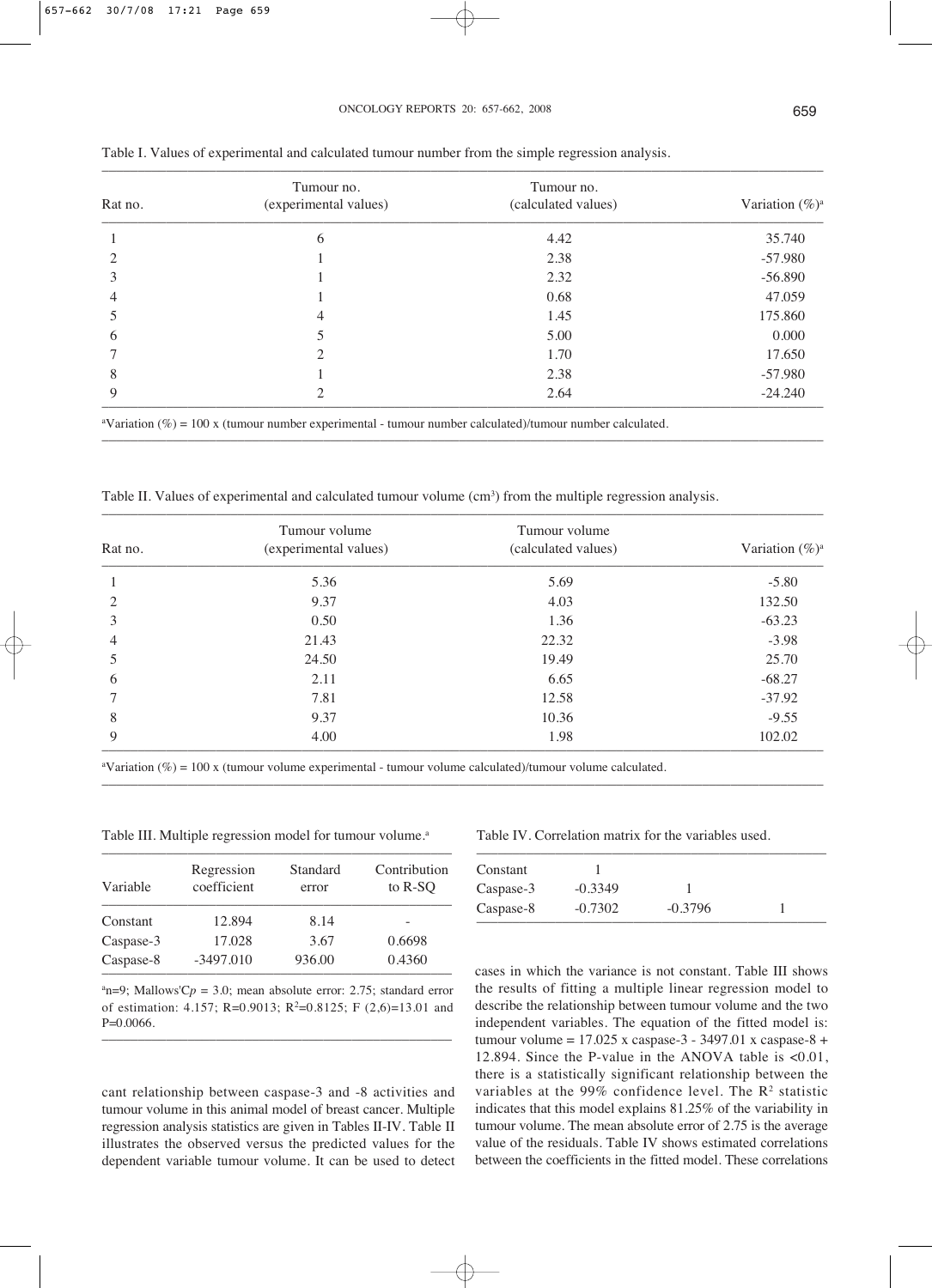

Figure 1. Determination of caspase-3, -8 and -9 activities in rat mammary tumours. Caspase-3 activity was assessed by using a fluorometric assay that measures the cleavage of the substrate Z-DEVD-R110 as described in Materials and methods (A). Caspase-8 (B) and -9 (C) were evaluated with a colorimetric assay based on the spectrophotometric detection of the chromophore p-nitroanilide (pNA). The data are expressed in relative units of the fluorescence  $(RFU)/\mu$ g protein for caspase-3 determination and the optical density  $(OD)/\mu$ g protein for caspase-8 and -9 determinations. Each experimental or control treatment was performed in triplicate (mean ± SEM;  $*P<0.01$ ;  $*P<0.001$ ).

can be used to detect the presence of serious multicollinearity, i.e., correlation amongst the predictor variables. Fig. 2 shows the component effects of caspase-3 (Fig. 2A) and caspase-8 (Fig. 2B) on tumour volume, according to the proposed model. Fig. 3A shows the relationship between the experimental and expected values obtained using the regression equation. This plot allows for the detection of cases in which the variance is not constant. Fig. 3B shows the graph between the residuals versus the experimental tumour volume values. This plot helps to identify sequential correlations among the residuals.

Finally, the activity of caspase-9 is statistically related neither to the number nor the size of mammary tumours induced by NMU in this animal model.



Figure 2. Component effects of (A) caspase-3 and (B) -8 on tumour volume in the multiple regression model proposed.

*Cytochrome c release.* Normally, the released cytochrome *c* binds Apaf-1, activates caspase-9, which activates caspase-3. In our laboratory, cytochrome *c* released from mitochondria was significantly increased (P<0.05) in NMU-induced mammary tumours when compared with the control group (Fig. 4). Furthermore, the simple regression analysis demonstrates a significant (P<0.05) negative relationship between the cytochrome  $c$  release and tumour number  $(R=0.705)$ (Fig. 5).

## **Discussion**

Programmed cell death represents an essential strategy for the regulation of the dynamic balance in living systems. Normal breast development is regulated by the equilibrium between cell proliferation and apoptosis. Evidence from numerous investigations has demonstrated that tumour growth is not only a consequence of uncontrolled proliferation of cells, but also the result of a reduced or inhibited apoptosis (16). In the present study, we analysed the activity of caspase-3, -8 and -9, as well as the release of cytochrome *c* in mammary tumours induced in rats by NMU. These factors constitute upstream regulatory elements in apoptosis pathways. Our results demonstrate that this animal model of breast cancer is accompanied by increased levels of caspase-8 and -3 activities, and an increased release of cytochrome *c*. The caspase-9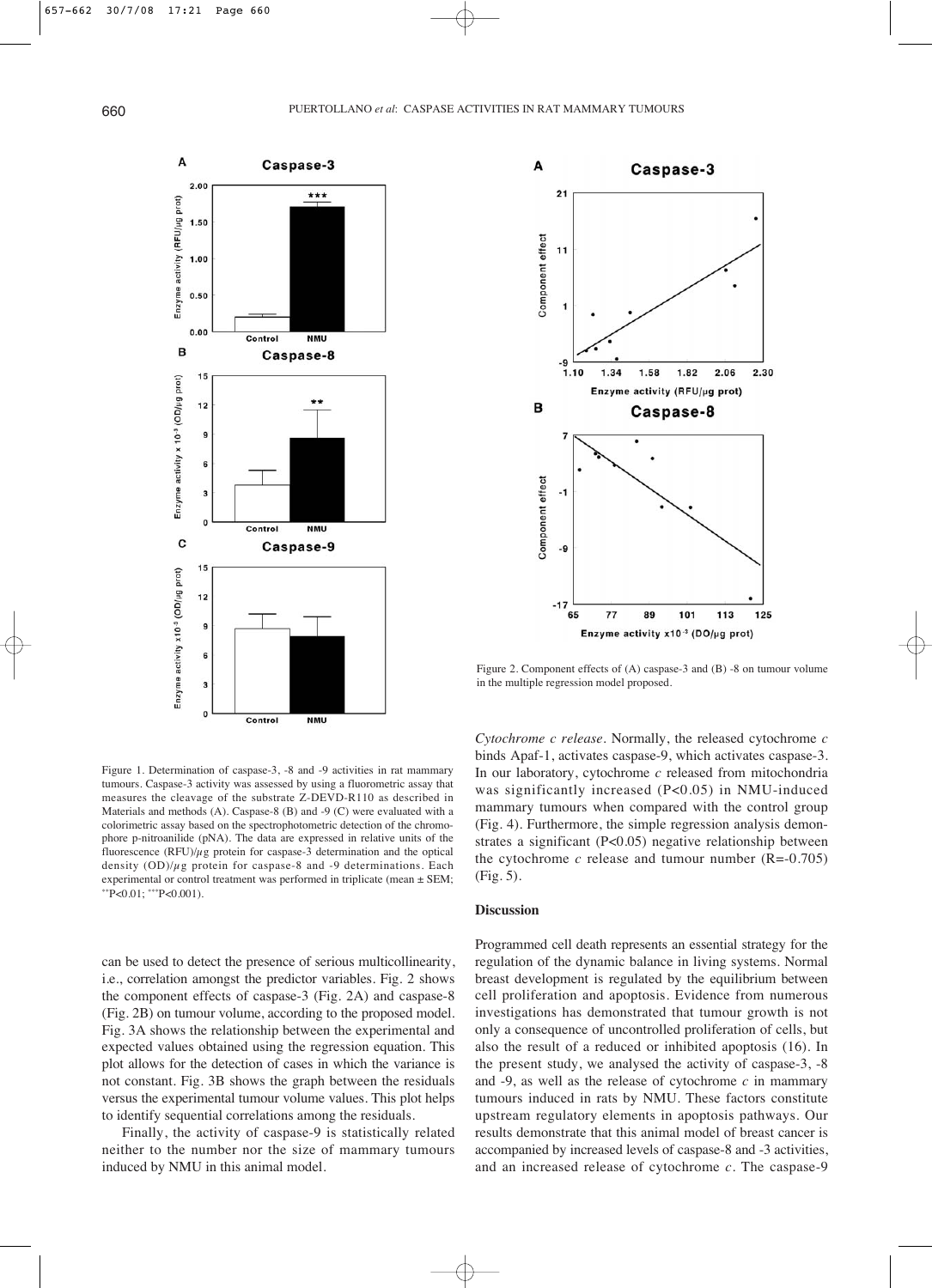

Figure 3. (A) Plot of the experimental vs. expected values of the tumour volume, showing the linear model that describes the relationship between the variables. (B) Plot of residuals vs. experimental values of the tumour volume, showing that the model adequately describes the observed data.

activity, however, was surprisingly not modified. These results agree with those obtained in human breast cancer, where caspases-3, -6 and -8 are associated with higher levels of apoptosis and histological grade (27).

Caspase-3 (an effector caspase) and caspase-8 and -9 (initiator caspases) play key roles in apoptosis. Normally, initiator caspases, once triggered, will activate the downstream effector caspases in a cascade-like pattern (28). The effector caspases will then cleave their substrates, such as poly(ADPribose) polymerase (PARP), and the cleavage of the proteins results ultimately in cellular, morphological and biochemical alterations characteristic of apoptosis (29).

In addition, early investigations reported that cytochrome *c* is released from the mitochondria during apoptosis (30-32). Thus, cytochrome *c* constitutes a sensitive apoptotic marker of considerable importance. The mechanisms that regulate the release of cytochrome *c* include pore formation in the outer mitochondrial membrane and opening of the permeability transition pore (33). The pore opening and rupture of the outer mitochondrial membrane cause a collapse of the mitochondrial membrane potential. The cytosolic release of cytochrome *c* interacts with ATP, Apaf-1 and pro-caspase-9, leading to the transformation of pro-caspase-9 to caspase-9, followed by the activation of caspase-3 and initiation of a proteolytic



Figure 4. Analysis of cytochrome *c* release after an NMU-induced mammary tumour. Cytochrome *c* release was measured by using an ELISA kit following the manufacturer's recommendations. Values are expressed in an optical density  $\frac{OD}{\mu g}$  protein (mean  $\pm$  SEM;  $\degree$ P<0.05).



Figure 5. Simple regression found between the mean tumour number and cytochrome *c*, indicating the correlation coefficient (R) and significance level (P).

cascade (30). In addition to its actions in preventing the release of cytochrome *c*, Bcl-xl has been shown to form a ternary complex with Apaf-1 and caspase-9, possibly inhibiting the ability of Apaf-1 to activate caspase-9 (34). Therefore, it is possible that the activation of caspase-3 appears to be an independent feature of the cytochrome *c* release and caspase-9 activation. In contrast, the phosphorylation of caspase-9 by a protein kinase promotes cell survival and contributes to tumorigenesis (35). Therefore, cytochrome *c* released from mitochondria is an essential co-factor for the activation of caspase-3-like proteases. Nevertheless, several lines of evidence have suggested that the release of cytochrome *c* occurs independently of the alteration of mitochondrial membrane permeability (36). However, the precise sequence of events occurring in the disruption of mitochondrial function followed by cytochrome *c* release is not exactly determined in carcinogen-induced tumours. Our data also revealed a negative relationship between cytochrome *c* release and the tumour number, indicating that despite the increase of cytochrome *c* release from rats treated with NMU, an increase of the tumour number is related to a reduction of cytochrome *c* production.